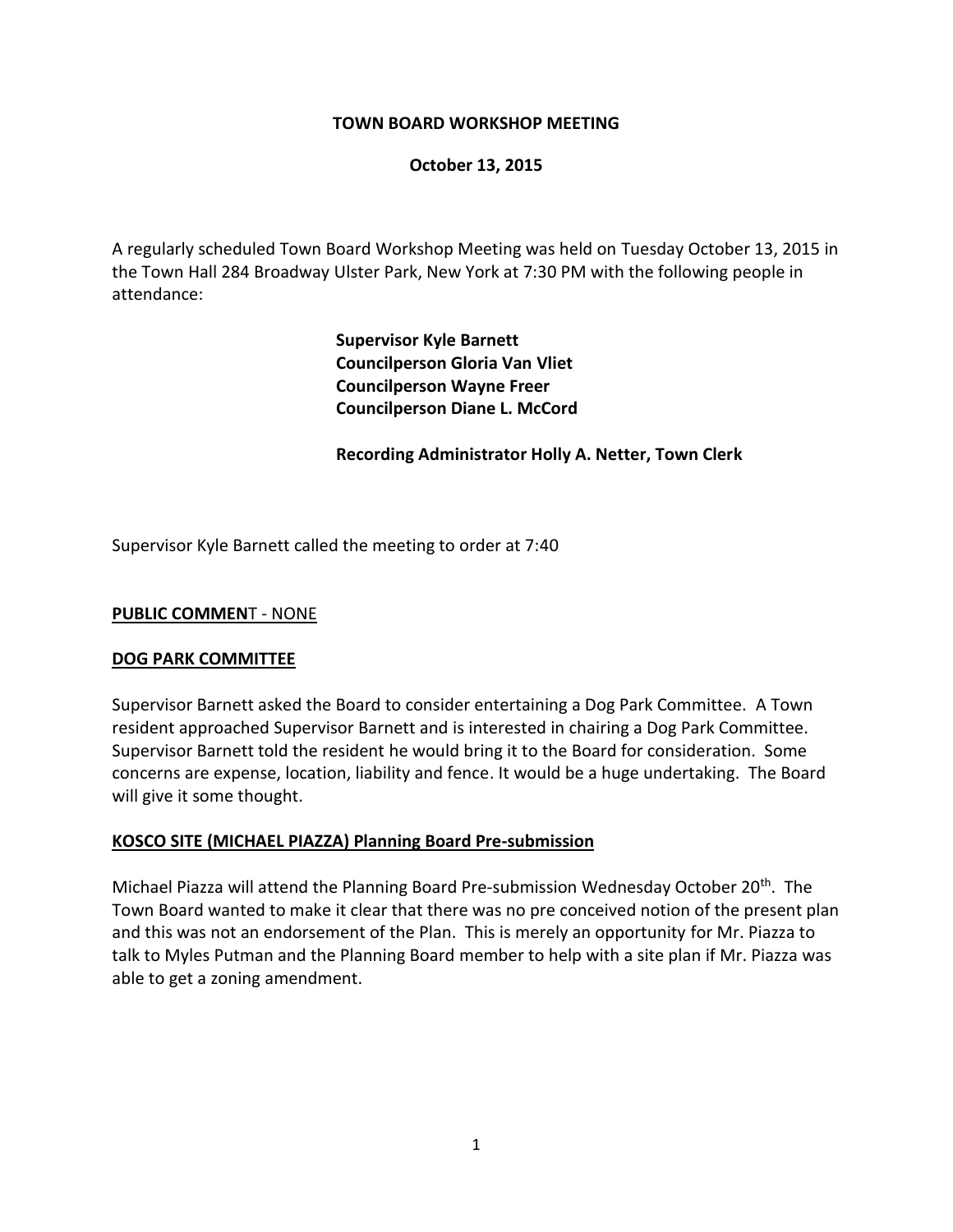# **TRANSFER STATION ( RFP)**

Supervisor Barnett asked for an update of the Transfer Station RFP. Town Clerk Holly Netter had emailed a copy of the RFP to all Board Members for review. An addendum was also added to the RFP. The Town Clerk will get a copy of the addendum to Supervisor Barnett. After the last RFP was published and Curt Dankelman was the sole bidder, negotiations were made with Curt Dankelman. Changes need to be incorporated into the new RFP. Any changes the Board decides to make need to be sent to the Town Clerk before the new RFP can be advertised.

# **CENTRAL HUDSON – LED STREET LIGHT – ROUTINE MAINTENANCE**

Central Hudson was recently granted Public Service Commission approval to offer municipalities the option to lease high efficiency Light Emitting Diode (LED) street lights. The new LED fixtures have an expected life of 12 years offering significant savings on maintenance and operating costs. Central Hudson is seeking approval to change existing fixtures in need of repair or replacement with the LED fixture. No upfront cost and more efficient lighting. A resolution will be introduced at the Town Board Meeting on Thursday Night.

# **CHURCH PROPERTY UPDATE**

Supervisor Barnett said he received a fully executed copy of the contract to purchase the parking lot for Ross Park located on Bowen Street. The contracts and the \$4,000 deposit were hand delivered to Paul Keller by Bill Fitzgerald. Attorney Paul Keller will return from vacation next week. Supreme Court Approval of the Sale from the Church to the Town of Esopus is still pending.

# **CHILDHOOD CANCER AWARENESS WEEK**

Supervisor Barnett received a request for a proclamation recognizing November23-Nov 29 as Childhood Cancer Awareness week in Esopus. Prior to the proclamation being made Councilperson Freer will check to make sure the requesting organization is legitimate.

# **2016 TENTATIVE BUDGET MESSAGE (LETTER)**

Supervisor Barnett drafted the Budget Message Letter and has forwarded it to Brian Pickard to review for accuracy. It will be read at the Budget hearing on Thursday October 15<sup>th</sup>.

**SCENIC HUDSON** was awarded a Hudson River Estuary Grant from the NYS department of Conservation for stream restoration and new crossing on the Klyne Esopus Kill at Esopus Meadows Preserve's Hudson River Greenway Water site. The Town Board provided a letter of support for the grant application and Scenic Hudson wrote a letter of appreciation for their support. They will install a bottomless culvert and re-establish emergency and maintenance access to the Water Trail site. The project will also reconstruct the streambed to allow herring and eels to access an additional half mile of upstream tributary habitat.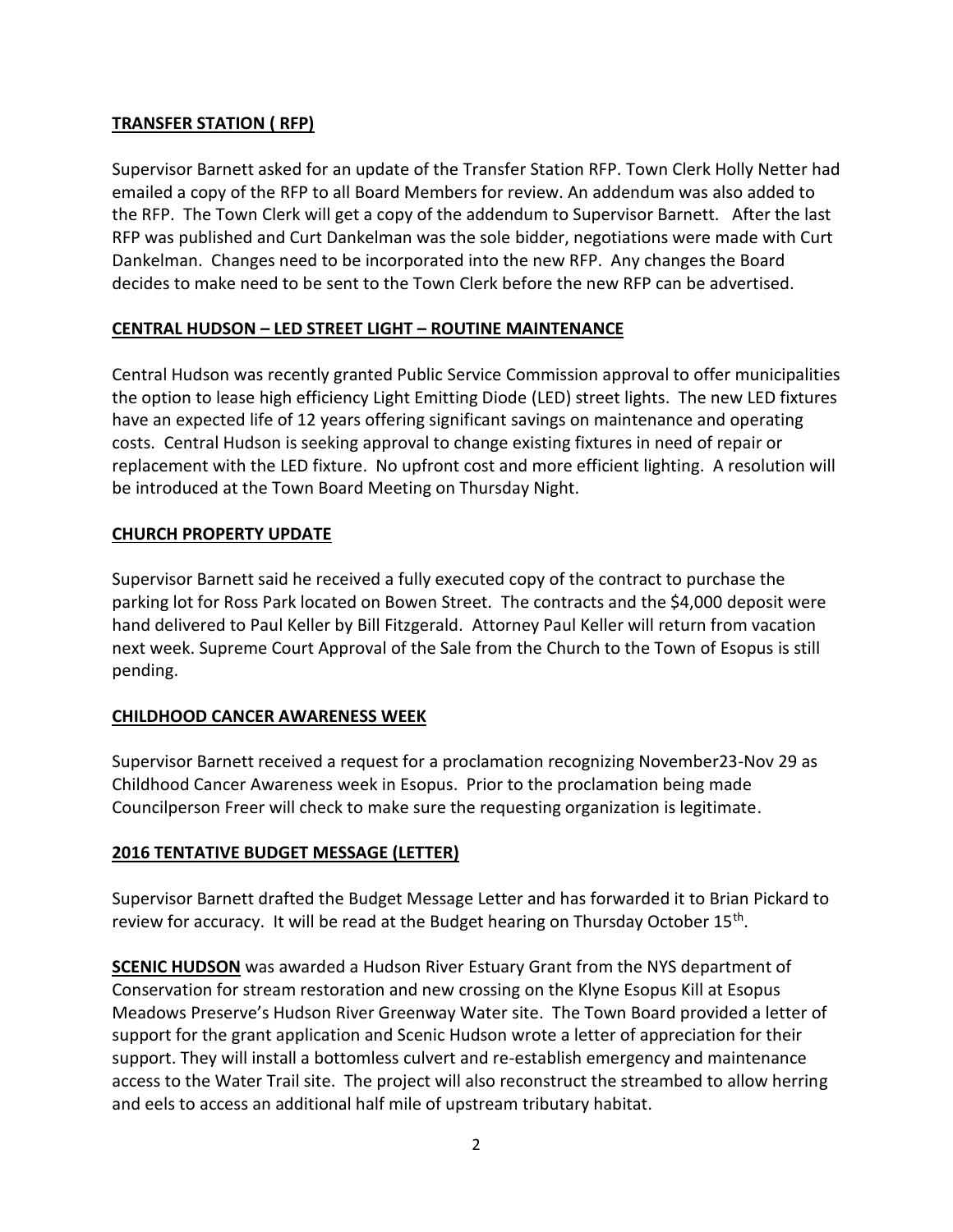**Hidden Harbor** dredging has taken place. The DEC investigated the operation and had no issues. Samples were taken and will be tested to further demonstrate the absence of any inappropriate levels of contamination. Once the spoils are dried the hole will be filled, graded and seeded. The trucks which were used were water tight and the roads were unaffected.

## **MISCELANEOUS**

Supervisor Barnett asked if we charge back the time to the applicant for pre-submission meetings. Myles is paid \$500 for a pre-submission session. If there are not two applicants the meeting is usually canceled. Supervisor Barnett feels the charge should be picked up by the applicant and feels there should be a fee. Myles' time at the actual meeting should be charged back to the applicant against their escrow. All other Towns charge a fee. Councilperson McCord said she was concerned people may be discouraged and not want to pay a fee to bring business into the Town. Supervisor Barnett said if someone wants to do a project and it is lucrative enough he feels it would not have an impact. Councilperson Freer said he would not want an applicant with a lot line adjustment to have to pay. These fees would be for large projects such as a subdivision or site plan approval. The Board will discuss what fees will be charged and to whom. It would help the Town recover money spent in this area. The Board will continue to discuss this option at a future meeting.

Councilperson Freer asked Town Clerk to make a copy of the SRI bill for Building Inspector Tim Keep to follow up on; Calibration is need. Town Clerk provided a copy to Tim the following morning.

Kathy Robinson has shown interest in having a Harvest Moon Festival in 2016. The Board will invite Kathy to a meeting in December to hear her ideas.

## **EXECUTIVE SESSION – SOLAR CONTRACT NEGOTIATIONS:**

**A MOTION WAS MADE BY COUNCILPERSON MCCORD TO ENTER INTO EXECUTIVE SESSION FOR THE PURPOSE OF DISCUSSING SOLAR CONTRACT NEGOTIATION SECONDED BY COUNCILPERSON FREER AT 8:20PM. THE BOARD INVITED RANDOLPH HORNER, SOLAR PROJECT MANAGER IN TO THE SESSION. ALL MEMBERS WERE IN FAVOR.**

**A MOTION WAS MADE BY SUPERVISOR BARNETT TO COME OUT OF EXECUTIVE SESSION AND WAS SECONDED BY COUNCILPERSON WAYNE FREER AT 9:35 PM. ALL MEMBERS WERE IN FAVOR.**

### **NO ACTION TAKEN**